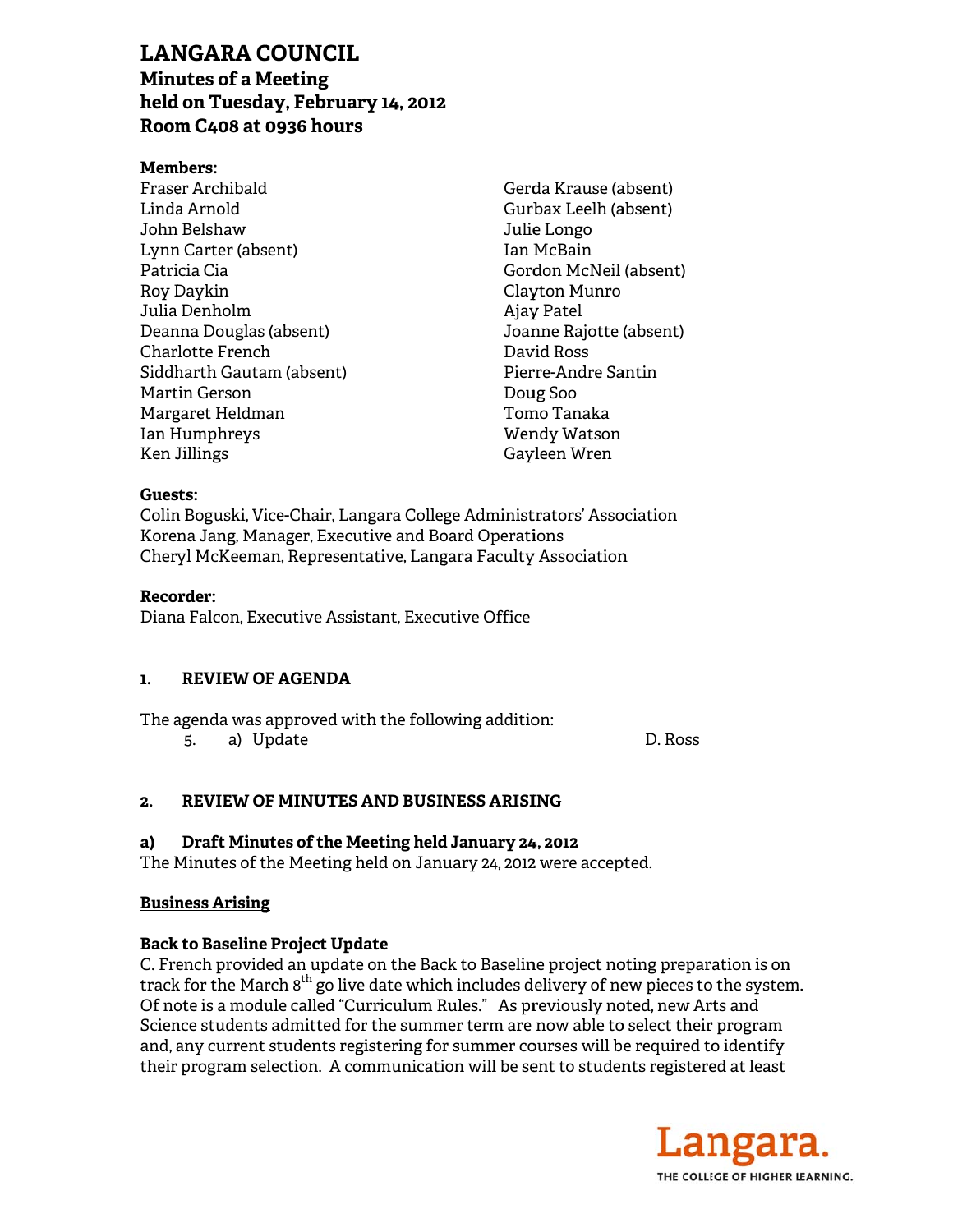once in the two years prior to summer semester and will include instructions on how to make their program selection when activating registration.

 A "Notes" section that used to be available in Course Description is not available in baseline. Feedback is being collected from academic departments to determine if the information in "Notes" should be moved to course descriptions, deleted or located elsewhere.

In response to a question, it was noted that the system will include the same registration priorities as before and registration questions should be directed to Jan Smith, Associate Registrar, Records and Registration.

## **3. CURRICULUM ITEMS**

Due to the absence of the Chair and Vice-Chair of Education Council from this meeting, the Education Council report of the meeting held on January 24, 2012 was tabled to the next meeting.

#### **AGENDA ITEM**

## **4. FOR APPROVAL**

## **a) Policy C3004 – Capital Acquisitions**

R. Daykin presented Policy C3004 – Capital Acquisitions and noted that the policy updates the language, thresholds, and amortization of useful life of asset categories. He noted that it is important to the budget process to manage amortization as the government does not allow a deficit in any given year.

## **b) Policy B1010 – Matching Gifts**

R. Daykin presented Policy B1010 – Matching Gifts and noted that this policy was developed to provide prioritization and direction for the matching of gifts in order to build a stronger stewardship program.

## **c) Policy B1011 – Endowment Management**

R. Daykin presented Policy B1011 – Endowment Management and noted that this new policy establishes a minimum amount required when an endowment is established. This will aid in providing a more substantial award to students. The Advancement Office is working with donors to look at smaller funds to determine if they can be combined with other funds that are consistent with the original purpose so that an award of substance can be distributed on an annual basis instead of small awards distributed sporadically.

## **5. FOR INFORMATION**

## **a) Update**

D. Ross provided an update on the following:

- a) the passing of Gary Filan, Chair of the Leadership Academy;
- b) government priorities will be announced through the tabling of the provincial budget on February 21, 2012;